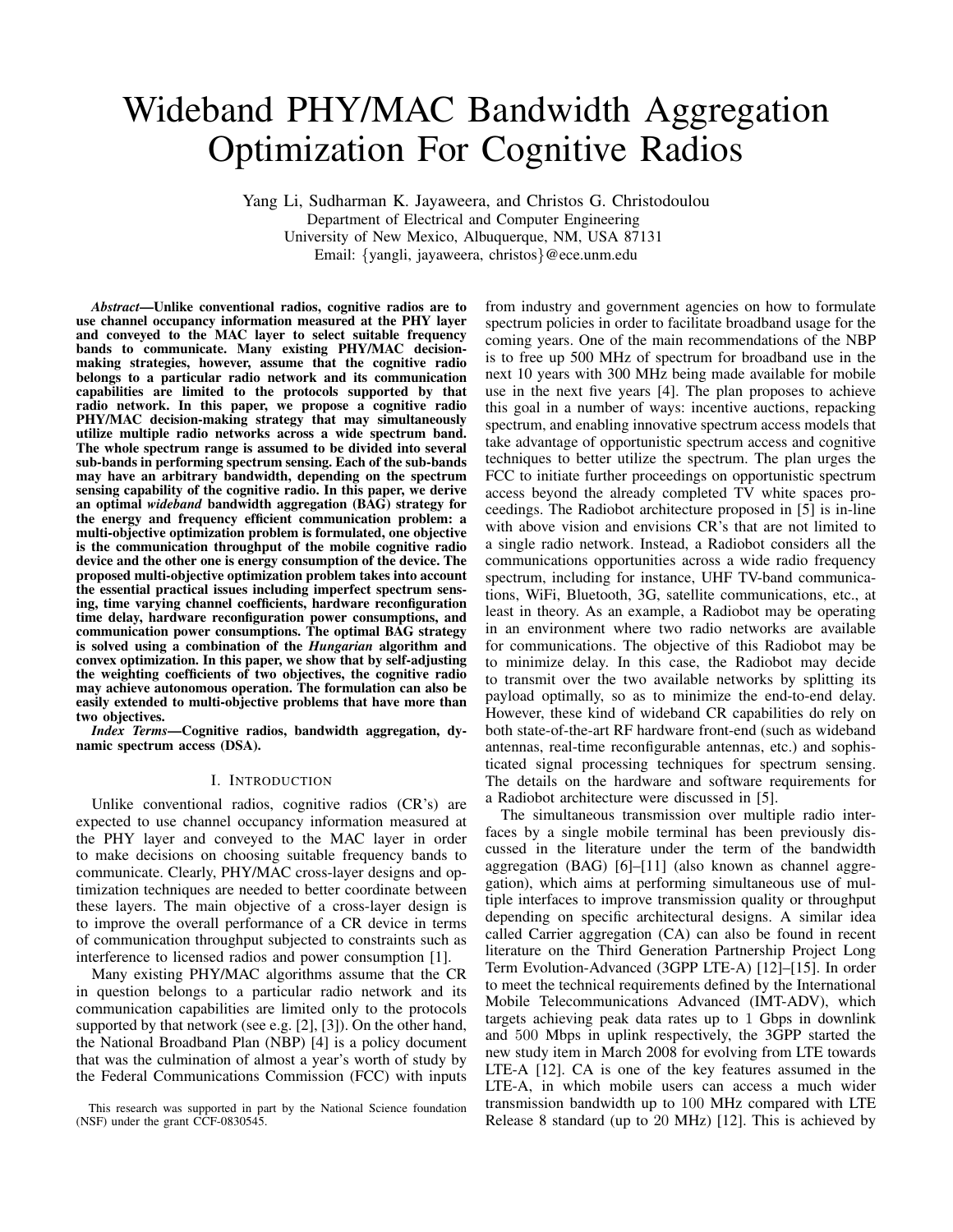aggregating two or more individual component carriers (CCs) belonging to contiguous or non-contiguous frequency bands [12], essentially scheduling a mobile user on multiple CCs simultaneously.

In [6] the authors proposed the Earliest Delivery Path First (EDPF) scheduling algorithm that partitions the traffic onto different interfaces such that the quality of service (QoS) requirements of the application are met. In [7] an adaptive medium access control (A-MAC) layer was proposed to address the heterogeneities posed by the next-generation (NG) wireless networks. The proposed A-MAC introduced a twolayered MAC framework that performs medium access to multiple networks without requiring any additional modifications in the existing network structures. In [8] the authors proposed a multi-path transmission control scheme combining BAG and packet scheduling for real-time streaming in a multi-path environment, in which the packet scheduling scheme was aimed at arranging the transmission sequence in order to effectively minimize the impact of packet reordering at the receiver. In [9], the authors investigated the BAG problem under certain practical limitations and cost issues such as switching delays and transmission delays, but without considering the power consumption. It is not realistic, however, to ignore the power consumption of the CR since it can be a crucial limitation for many radio devices operating on limited energy sources such as batteries. Moreover, the practical issue of time-varying channel coefficients was also not considered in [9]. In [10], the BAG problem was studied without considering hardware limitations, switching costs and delays, channel coefficients, and power consumptions. In [11], a spectrum assignment strategy was proposed to increase the BAG-aware access capacity and to decrease channel switching times. However, this was again obtained without considering essential practical issues such as power consumption and channel fading.

In this paper, we provide a general formulation for the BAG problem in wideband spectrum access, taking into account the essential practical issues and derive an optimal BAG strategy as the solution to a multi-objective optimization problem: one objective is the communication throughput of the mobile Radiobot device and the other one is the power consumption of the device. Note that, by self-adjusting coefficients used to give different priorities for each of the objectives, the Radiobot can achieve autonomous operations as envisioned in [5]. The proposed multi-objective optimization problem takes the following essential practical issues into account: imperfect spectrum sensing, time varying channel coefficients (caused by fading and shadowing), hardware reconfiguration time delay, hardware reconfiguration power consumption, and communication power consumptions.

The remainder of the paper is organized as follows: In Section II we introduce the system assumptions, our problem formulation and provide the solution to the multi-objective optimization problem. In Section III, the simulation results are provided and discussed. Finally, in Section IV we conclude by summarizing our results.

# II. PROBLEM FORMULATION

We assume that the spectrum range of interest is divided into N sub-bands, with labels  $1, 2, \dots, N$ . We denote by  $f_n$ ,  $B_n$  and  $T_n$ , respectively, the center-frequency, the bandwidth, and the sensing time length of the  $n$ -th sub-band. We assume that the maximum number of simultaneous transmissions that can be supported by the Radiobot is L.

We assume that spectrum sensing is performed in each sub-band in a pre-determined order. Let time sequence index  $k = 0, 1, 2, \cdots$  denote the time instance at the end of the kth spectrum sensing. We denote by  $i_k$  and  $j_k$ , respectively, for  $1 \leq i_k, j_k \leq N$ , the sub-band the Radiobot has just finished sensing on and the sub-band that is about to be sensed immediately at time k. We denote by  $M_n(k)$  the number of detected idle channels in the  $n$ -th sub-band at time  $k$ . We index the m-th idle channel in the n-th sub-band by  $(n, m)$ , where  $1 \leq n \leq N$  and  $1 \leq m \leq M_n(k)$ . We assume that the Radiobot is free to choose to transmit on all the detected idle channels including the ones in the sub-band that is immediately going to be sensed by itself. This assumption is made based on the recent advances of the full duplex radio capability [16], which is based on RF interference cancellation algorithms. A diagram of the system operation is illustrated in Fig. 1.

In [17], a semi-Markov model was proposed to describe the channel state switching based on measurements of a WLAN in the 2.4−2.475 GHz ISM band, in which the sojourn time of idle periods was shown to fit a generalized Pareto distribution (GDP) [18] having a probability density function (pdf)

$$
f(t \mid s, \sigma, \theta) = \begin{cases} \frac{1}{\sigma} \left( 1 + s \frac{(t - \theta)}{\sigma} \right)^{-1 - 1/s} & , \text{ for } s \neq 0 \\ \frac{1}{\sigma} \exp\left( -\frac{(t - \theta)}{\sigma} \right) & , \text{ for } s = 0 \end{cases}
$$
 (1)

with the domain  $\theta \le t < +\infty$  for  $s \ge 0$  and  $\theta \le t \le \theta - \sigma/s$ for  $s < 0$ , where s is the shape parameter,  $\sigma > 0$  is the scale parameter, and  $\theta$  is the location parameter [18]. Note that when  $s = 0$ , (1) reduces to an exponential distribution. In [19], an Maximum Likelihood (ML) estimator for the sojourn time (both idle and busy) distribution was proposed. The estimation of the sojourn times with time-varying distributions was also discussed in [19]. In this paper, however, we do not investigate the details of the estimation of the sojourn time distributions. We denote by  $F_{n,m}^I(t)$  and  $F_{n,m}^B(t)$ , in general, the cumulative density functions (cdf's) of the idle period and busy period respectively, of channel  $(n, m)$ , with

$$
F_{n,m}^I(t)=\int_0^t f_{n,m}^I(\tau)d\tau, \quad \text{ and } F_{n,m}^B(t)=\int_0^t f_{n,m}^B(\tau)d\tau
$$

where  $f_{n,m}^I(t)$  and  $f_{n,m}^B(t)$  are the probability density functions (pdf's) of the idle period and busy period respectively.

The transmission rate on an idle channel  $(n, m)$  at time instance  $k$  can be defined as

$$
r_{n,m,k} = B_{n,m,k} \log_2 \left( 1 + \frac{h_{n,m,k}^2 P_{n,m,k}}{B_{n,m,k} N_0} \right) \text{ bits/s}, \quad (2)
$$

where  $B_{n,m,k}$  is the bandwidth of the channel  $(n, m)$  at time k, with  $1 \leq m \leq M_n(k)$ . We denote by  $h_{n,m,k}$  and  $P_{n,m,k}$ , respectively, the channel coefficient and the transmit power with the constraint  $0 \leq P_{n,m,k} \leq \overline{P}$ , and  $N_0$  is the singlesided noise power spectral density level. Note that, one can obtain the knowledge of the channel coefficients by performing the pilot-assisted transmission (PAT) training periodically or before each transmission [20], [21]. In this paper, we assume that only the distributions of the channel coefficients are known *a priori*.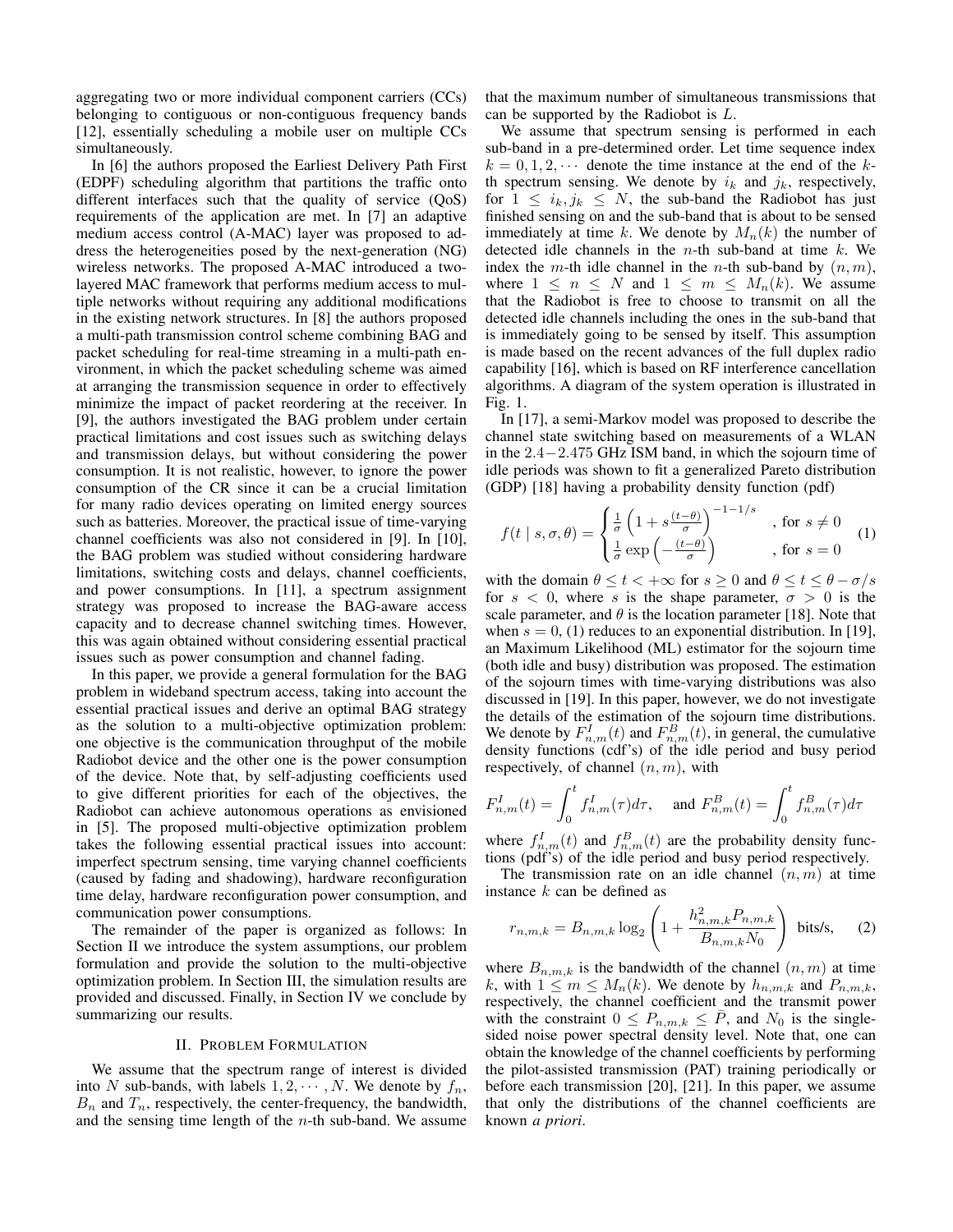

Fig. 1: A diagram of the system operation with  $N$  number of sub-bands.

Recall that the allowed maximum number of simultaneous transmission is L, and we use the notation  $(n_{l,k}, m_{l,k})$ , for  $l = \{1, \dots, L\}$  to denote the channel being selected at time k for the l-th transmission. We may use the  $L \times 3$  matrix  $A_k$ to denote the action of the Radiobot at time  $k$ :

$$
\mathbf{A}_{k} = \begin{bmatrix} n_{1,k} & m_{1,k} & P_{1,k} \\ \vdots & \vdots & \vdots \\ n_{L,k} & m_{L,k} & P_{L,k} \end{bmatrix} .
$$
 (3)

When  $(n_{l,k-1}, m_{l,k-1}) \neq (n_{l,k}, m_{l,k})$ , we say that the l-th transmission performed a frequency hopping. When  $n_{l,k-1} \neq$  $n_{l,k}$ , we denote by the constants  $\Delta_t$  and  $\Delta_p$  the incurred time delay and power consumption for the hardware reconfiguration, respectively, and denote by the constants  $\delta_t$  and  $\delta_p$  the incurred time delay and power consumption respectively when  $n_{l,k-1} = n_{l,k}$  but  $m_{l,k-1} \neq m_{l,k}$ . We assume that  $\Delta_t > \delta_t$ and  $\Delta_p > \delta_p$ , since switching channels from one sub-band to another may generally involve much more complicated RF hardware reconfigurations compared to the case of switching within a sub-band.

Thus, given  $(n_{l,k-1}, m_{l,k-1})$  and  $(n_{l,k}, m_{l,k})$ , the time delay incurred on the l-th transmission can be expressed as

$$
\tau_{l,k}(\mathbf{A}_k, \mathbf{A}_{k-1}) = \Delta_t \mathcal{I}_{\{n_{l,k-1} \neq n_{l,k}\}} \n+ \delta_t \mathcal{I}_{\{n_{l,k-1} = n_{l,k}, m_{l,k-1} \neq m_{l,k}\}}, \quad (4)
$$

and the power consumption overhead incurred on the  $l$ -th communication hardware can be expressed as

$$
p_{l,k}(\mathbf{A}_k, \mathbf{A}_{k-1}) = \Delta_p \mathcal{I}_{\{n_{l,k-1} \neq n_{l,k}\}} + \delta_p \mathcal{I}_{\{n_{l,k-1} = n_{l,k}, m_{l,k-1} \neq m_{l,k}\}}, \quad (5)
$$

where  $\mathcal{I}_{\{E\}}$  is the indicator function of event E such that

$$
\mathcal{I}_{\{E\}} = \begin{cases} 1, & \text{if } E \text{ is true} \\ 0, & \text{if } E \text{ is not true} \end{cases}
$$
 (6)

We assume that there are always data to be transmitted and the Radiobot assumes that a primary user is interfering its communication if several packets are sent wihtout receiving any ACK, and therefore, stops its transmission on a channel. Let us denote by  $\tau_s$  the amount of time needed before it stops transmission. We define a multi-objective problem: high communication throughput, and low transmission energy consumption. The throughput  $G_{l,k}(\mathbf{A}_k, \mathbf{A}_{k-1})$  on the channel  $(n_{l,k}, m_{l,k})$  from time k to  $k+1$  is given by (7), where  $t_{k,n}$ denotes the amount of time that has passed since the end of the last sensing on the *n*-th sub-band at time instance  $k$ ,  $T_{n,m,k}$ denotes the random variable of the idle sojourn time of the channel  $(n, m)$ , and  $T_{j_k}$  denotes the sensing time duration for the  $j_k$ -th subband. The events C, D, and E are defined in (8), (9), and (10), respectively.

The total expected throughput of the Radiobot from time  $k$ to  $k + 1$  can be given as in (11), where

$$
p_I^{(n_{l,k},m_{l,k})} = \mathbb{E}\{\mathfrak{I}_{\{E\}}\}
$$

= Pr {channel  $(n_{l,k}, m_{l,k})$  is idle, given it is detected idle}

denotes the posteriori probability of channel  $(n_{l,k}, m_{l,k})$  being idle, and  $\mathbb{E}_H\{r_{n_{l,k},m_{l,k},k}\}\)$  can be given as in (12).

The energy consumption  $E_{l,k}(\mathbf{A}_k, \mathbf{A}_{k-1})$  on the channel  $(n_{l,k}, m_{l,k})$  from time k to  $k + 1$  can be given as in (13), where event  $F = E^C$  is the complement of event E. The total expected energy consumption of the Radiobot from time k to  $k + 1$  is then given by (14). The optimization problem of achieving transmission throughput and low energy consumption can then be expressed as follows:

maximize 
$$
\alpha_1 \mathbb{E} \{ G_k(\mathbf{A}_k, \mathbf{A}_{k-1}) \} - \alpha_2 \mathbb{E} \{ E_k(\mathbf{A}_k, \mathbf{A}_{k-1}) \}
$$
  
subject to  $(n_{l,k}, m_{l,k}) \neq (n_{l',k}, m_{l',k}) \ \forall \ l, l' \in \{1, \dots, L\},$   
and  $0 \leq P_{l,k} \leq \bar{P}, \ \forall \ l \in \{1, \dots, L\},$ 

where  $\alpha_1 \geq 0$  and  $\alpha_2 \geq 0$  are the priority coefficients for the transmission throughput and the energy consumption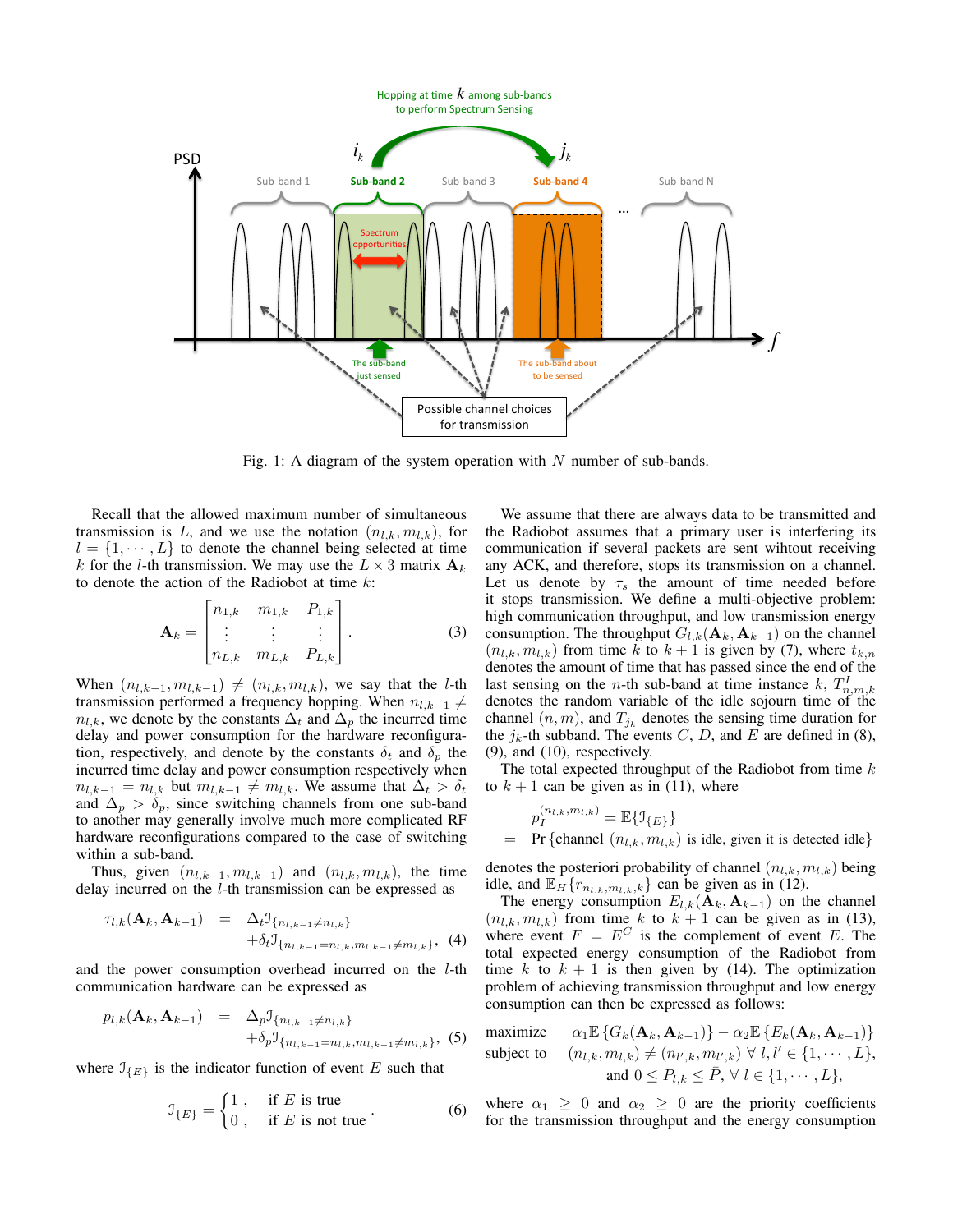$$
G_{l,k}(\mathbf{A}_{k}, \mathbf{A}_{k-1})
$$
\n
$$
= \left[ \left( T_{n_{l,k}, m_{l,k},k}^{I} - t_{k, n_{l,k}} - \tau_{l,k}(\mathbf{A}_{k}, \mathbf{A}_{k-1}) \right) r_{n_{l,k}, m_{l,k},k} \mathbb{I}_{\{C\}} + \left( T_{j_{k}} - \tau_{l,k}(\mathbf{A}_{k}, \mathbf{A}_{k-1}) \right) r_{n_{l,k}, m_{l,k},k} \mathbb{I}_{\{D\}} \right] \mathbb{I}_{\{E\}}
$$
\n
$$
= r_{n_{l,k}, m_{l,k},k} \left[ \left( T_{n_{l,k}, m_{l,k},k}^{I} - t_{k, n_{l,k}} - \tau_{l,k}(\mathbf{A}_{k}, \mathbf{A}_{k-1}) \right) \mathbb{I}_{\{C\}} + \left( T_{j_{k}} - \tau_{l,k}(\mathbf{A}_{k}, \mathbf{A}_{k-1}) \right) \mathbb{I}_{\{D\}} \right] \mathbb{I}_{\{E\}}
$$
\n
$$
(7)
$$

$$
C = \left\{ 0 < \left( T_{n_{l,k},m_{l,k},k}^{I} - t_{k,n_{l,k}} - \tau_{l,k}(\mathbf{A}_{k}, \mathbf{A}_{k-1}) \right) < \left( T_{j_{k}} - \tau_{l,k}(\mathbf{A}_{k}, \mathbf{A}_{k-1}) \right) \right\}
$$
  
= 
$$
\left\{ t_{k,n_{l,k}} + \tau_{l,k}(\mathbf{A}_{k}, \mathbf{A}_{k-1}) < T_{n_{l,k},m_{l,k},k}^{I} < t_{k,n_{l,k}} + T_{j_{k}} \right\}
$$
 (8)

$$
D = \left\{ T_{n_{l,k}, m_{l,k}, k}^{I} \ge t_{k, n_{l,k}} + T_{j_k} \right\}
$$
\n(9)

$$
E = \{channel (n_{l,k}, m_{l,k}) \text{ is indeed idle, given it is detected idle} \}
$$
\n
$$
(10)
$$

$$
\mathbb{E}\left\{G_{k}(\mathbf{A}_{k}, \mathbf{A}_{k-1})\right\} = \sum_{l=1}^{L} \mathbb{E}\left\{G_{l,k}(\mathbf{A}_{k}, \mathbf{A}_{k-1})\right\}
$$
\n
$$
= \sum_{l=1}^{L} \mathbb{E}_{H}\left\{r_{n_{l,k}, m_{l,k}, k}\right\} p_{I}^{(n_{l,k}, m_{l,k})} \left[\int_{t_{k, n_{l,k}} + \tau_{l,k}(\mathbf{A}_{k}, \mathbf{A}_{k-1})}^{t_{k, n_{l,k}} + \tau_{j_{k}}} \tau_{n_{l,k}, m_{l,k}}^{I}(\tau)d\tau + \left(T_{jk} - \tau_{l,k}(\mathbf{A}_{k}, \mathbf{A}_{k-1})\right)\int_{t_{k, n_{l,k}} + \tau_{j_{k}}}^{\infty} f_{n_{l,k}, m_{l,k}}^{I}(\tau)d\tau + \left(T_{jk} - \tau_{l,k}(\mathbf{A}_{k}, \mathbf{A}_{k-1})\right)\int_{t_{k, n_{l,k}} + \tau_{j_{k}}}^{\infty} f_{n_{l,k}, m_{l,k}}^{I}(\tau)d\tau + \left(T_{jk} - \tau_{l,k}(\mathbf{A}_{k}, \mathbf{A}_{k-1})\right)\int_{t_{k, n_{l,k}} + \tau_{l,k}(\mathbf{A}_{k}, \mathbf{A}_{k-1})}^{t_{k, n_{l,k}} + \tau_{j_{k}}} f_{n_{l,k}, m_{l,k}}^{I}(\tau)d\tau \right]
$$
\n(11)

$$
\mathbb{E}_{H}\{r_{n_{l,k},m_{l,k},k}\} = \int_{-\infty}^{\infty} B_{n_{l,k},m_{l,k},k} \log_2 \left(1 + \frac{h^2 P_{n_{l,k},m_{l,k},k}}{B_{n_{l,k},m_{l,k},k} N_0}\right) f_{H_{n_{l,k},m_{l,k},k}}(h) dh \tag{12}
$$

respectively. The optimization problem can equivalently be expressed as follows: of

$$
\mathbf{A}_{k}^{*} = \arg \max \limits_{\mathbf{A}_{k}} \sum_{l=1}^{L} R_{l,k} \left( \mathbf{A}_{k}, \mathbf{A}_{k-1} \right) \quad (15)
$$

subject to  $(n_{l,k}, m_{l,k}) \neq (n_{l',k}, m_{l',k}) \ \forall \ l, l' \in \{1, \cdots, L\},$ and  $0 \leq P_{l,k} \leq \overline{P}, \forall l \in \{1, \cdots, L\},\$ 

where  $R_{l,k}(\mathbf{A}_k, \mathbf{A}_{k-1})$  in (15) denotes the reward function of  $l$ -th transmission and is given in (16). The quantity  $J_{l,k}$  ( $\mathbf{A}_k$ ,  $\mathbf{A}_{k-1}$ ) in (16) is defined in (17).

The optimal solution of  $A_k^*$  in (15) can be solved using a combination of the *Hungarian* algorithm [22] and a convex optimization procedure, by separating the problem of channel selection and the problem of power allocation in each transmission. The separation is valid since the objective function in (15) is in the form of a summation of rewards on each transmission link and the power constraints on each transmission link are decoupled, i.e. not a joint total constraint, such that a choice of transmission power for any transmission link does not affect the choice of any other transmission links.

First, for a given channel allocation  $(n_{l,k}, m_{l,k})$  of the *l*-th transmission, the optimal transmission power  $P_{l,k}^{*}|_{(n_{l,k},m_{l,k})}$ can be found as

$$
P_{l,k}^{*}|_{(n_{l,k},m_{l,k})} = \underset{P_{l,k}}{\text{arg}\max} R_{l,k} \left( \mathbf{A}_{k}, \mathbf{A}_{k-1} \right). \tag{18}
$$

Since it can be shown that  $R_{l,k}(\mathbf{A}_k, \mathbf{A}_{k-1})$  is a concave function, we have  $P_{l,k}^{*}|_{(n_{l,k},m_{l,k})} = P_{l,k}^{\triangle}$ , if  $P_{l,k}^{\triangle}$  is the solution

$$
\frac{dR_{l,k}\left(\mathbf{A}_{k},\mathbf{A}_{k-1}\right)}{dP_{l,k}}=0\tag{19}
$$

such that  $0 < P_{l,k}^{\triangle} < \bar{P}$ . Otherwise, if such a solution can not be found, we have

$$
P_{l,k}^{*}|_{(n_{l,k},m_{l,k})} = \underset{P_{l,k} \in \{0,\bar{P}\}}{\arg \max} R_{l,k} \left( \mathbf{A}_{k}, \mathbf{A}_{k-1} \right). \tag{20}
$$

Note that the solution  $P_{l,k}$  to (19) can be shown to equivalently satisfy

$$
\int_{-\infty}^{\infty} \frac{h^2 f_{H_{n_{l,k},m_{l,k},k}}(h)}{B_{n_{l,k},m_{l,k},k} N_0 + h^2 P_{l,k}} dh
$$

$$
-\frac{\alpha_2(\tau_s/p_l^{(n_{l,k},m_{l,k})} + J_{l,k}(\mathbf{A}_k, \mathbf{A}_{k-1}) - \tau_s)}{\alpha_1 J_{l,k}(\mathbf{A}_k, \mathbf{A}_{k-1}) B_{n_{l,k},m_{l,k},k} \log_2(e)} = 0.
$$

Second, the channel assignment problem can be represented by a weighted bipartite graph<sup>1</sup>, where the detected idle channels and the  $L$  number of transmissions constitute the two disjoint sets of vertices, and the edge weight between the channel  $(n_{l,k}, m_{l,k})$  and *l*-th transmission is  $R_{l,k}\left(\mathbf{A}_k,\mathbf{A}_{k-1}\right)|_{P_{l,k}=P_{l,k}^*|_{(n_{l,k},m_{l,k})}}.$ 

The problem of assigning the channels to the  $L$  transmissions is a special case of the Hitchcock problem [23], and it can be solved by the Hungarian algorithm [22]. The Hungarian algorithm solves the weighted matching problem

<sup>1</sup>A bipartite graph is a graph whose vertices belong to two disjoint sets, such that every vertex is connected to at most one vertex from the other set.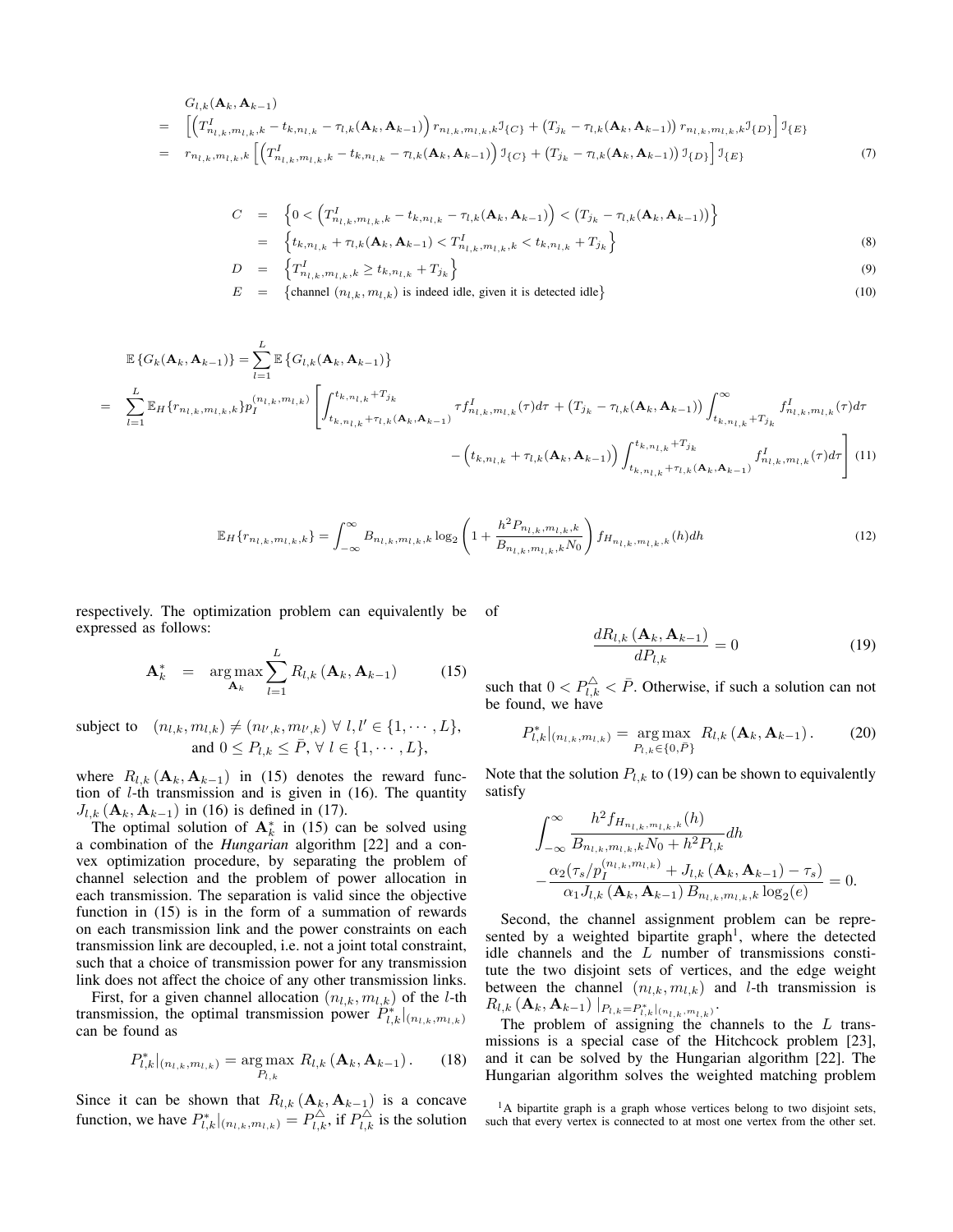$$
E_{l,k}(\mathbf{A}_{k}, \mathbf{A}_{k-1}) = \left\{ P_{l,k} \left[ \left( T_{n_{l,k}, m_{l,k},k}^{I} - t_{k,n_{l,k}} - \tau_{l,k}(\mathbf{A}_{k}, \mathbf{A}_{k-1}) \right) \mathbb{I}_{\{C\}} + \left( T_{j_{k}} - \tau_{l,k}(\mathbf{A}_{k}, \mathbf{A}_{k-1}) \right) \mathbb{I}_{\{D\}} \right] + p_{l,k}(\mathbf{A}_{k}, \mathbf{A}_{k-1}) \tau_{l,k}(\mathbf{A}_{k}, \mathbf{A}_{k-1}) \right\} \mathbb{I}_{\{E\}} + P_{l,k} \tau_{s} \mathbb{I}_{\{F\}} \tag{13}
$$

$$
\mathbb{E}\left\{E_{k}(\mathbf{A}_{k}, \mathbf{A}_{k-1})\right\} = \sum_{l=1}^{L} \mathbb{E}\left\{E_{l,k}(\mathbf{A}_{k}, \mathbf{A}_{k-1})\right\}
$$
\n
$$
= \sum_{l=1}^{L} p_{I}^{(n_{l,k}, m_{l,k})} \left\{ P_{l,k} \left[ \int_{t_{k, n_{l,k}} + \tau_{l,k}(\mathbf{A}_{k}, \mathbf{A}_{k-1})}^{t_{k, n_{l,k}} + \tau_{j_{k}}} \tau_{j_{n_{l,k}}, m_{l,k}}^{H}(\tau) d\tau - \left(t_{k, n_{l,k}} + \tau_{l,k}(\mathbf{A}_{k}, \mathbf{A}_{k-1})\right) \int_{t_{k, n_{l,k}} + \tau_{l,k}(\mathbf{A}_{k}, \mathbf{A}_{k-1})}^{t_{k, n_{l,k}} + \tau_{j_{k}}} f_{n_{l,k}, m_{l,k}}^{H}(\tau) d\tau + \left(T_{j_{k}} - \tau_{l,k}(\mathbf{A}_{k}, \mathbf{A}_{k-1})\right) \int_{t_{k, n_{l,k}} + \tau_{j_{k}}}^{t_{k}} f_{n_{l,k}, m_{l,k}}^{H}(\tau) d\tau \right\} + p_{l,k}(\mathbf{A}_{k}, \mathbf{A}_{k-1}) \tau_{l,k}(\mathbf{A}_{k}, \mathbf{A}_{k-1}) \right\} + (1 - p_{I}^{(n_{l,k}, m_{l,k})}) P_{l,k} \tau_{s} \quad (14)
$$

$$
R_{l,k}(\mathbf{A}_{k}, \mathbf{A}_{k-1}) = p_{I}^{(n_{l,k}, m_{l,k})} \left[ \left( \alpha_{1} \mathbb{E}_{H} \{ r_{n_{l,k}, m_{l,k}, k} \} - \alpha_{2} P_{l,k} \right) J_{l,k}(\mathbf{A}_{k}, \mathbf{A}_{k-1}) - \alpha_{2} p_{l,k}(\mathbf{A}_{k}, \mathbf{A}_{k-1}) \, \tau_{l,k}(\mathbf{A}_{k}, \mathbf{A}_{k-1}) \right] - (1 - p_{I}^{(n_{l,k}, m_{l,k})}) \alpha_{2} P_{l,k} \tau_{s}
$$
\n
$$
(16)
$$

$$
J_{l,k}(\mathbf{A}_{k}, \mathbf{A}_{k-1}) = \left[ \int_{t_{k,n_{l,k}} + \tau_{l,k}(\mathbf{A}_{k}, \mathbf{A}_{k-1})}^{t_{k,n_{l,k}} + T_{j_k}} \tau f_{n_{l,k}, m_{l,k}}^I(\tau) d\tau - \left( t_{k,n_{l,k}} + \tau_{l,k}(\mathbf{A}_{k}, \mathbf{A}_{k-1}) \right) \int_{t_{k,n_{l,k}} + \tau_{l,k}(\mathbf{A}_{k}, \mathbf{A}_{k-1})}^{t_{k,n_{l,k}} + T_{j_k}} f_{n_{l,k}, m_{l,k}}^I(\tau) d\tau + \left( T_{j_k} - \tau_{l,k}(\mathbf{A}_{k}, \mathbf{A}_{k-1}) \right) \int_{t_{k,n_{l,k}} + T_{j_k}}^{\infty} f_{n_{l,k}, m_{l,k}}^I(\tau) d\tau \right]
$$
(17)

for a complete bipartite graph. A complete bipartite graph has the same number of elements in both sets, but according to [23], we can always assume that a bipartite graph is complete by setting the weights of the missing edges to be equal to 0, and still get the optimal solution for the bipartite graph by applying this modification [24]. The goal is to find the optimal matching between the elements of the two sets so that we maximize the sum of the weights of the matching edges.

The bipartite graph illustrating the channel assignment problem with M number of detected channels and  $L \leq M$ transmissions is shown in Fig. 2



Fig. 2: An Illustration of the bipartite graph representation of the channel assignment problem with  $M$  number of channels and L number of transmissions. The dashed edges have weight of 0.

## III. SIMULATION RESULTS

To illustrate the performance of the proposed wideband BAG solution, a simulation was first carried out under the following conditions: 1) maximum number of simultaneous transmissions of the Radiobot is  $L = 2$ ; 2) number of subbands  $N = 3$ ; 3) number of channels in each sub-band are 2, 3, and 3, respectively, and each of these channels have bandwidths 22, 22, 40, 40, 40, 36, 36, and 36MHz respectively; 4) the sojourn time of idle and busy periods are all exponentially distributed with a common idle sojourn time mean of 0.3ms and a common busy sojourn time mean of 0.6ms [17]; 5)  $\overline{P} = 1$  Watt, and  $\tau_s = 0.2$ ms. The transmission throughput of the Radiobot as a function of the probability of idle state detection, in a time period of 100ms is shown in Fig. 3. As shown in Fig. 3, we see that the first case with  $\alpha_1 = 1$  and  $\alpha_2 = 0.2$  results in more transmission throughput compared to the second case with  $\alpha_1 = 1$  and  $\alpha_2 = 5$ , as expected. This is due to the fact that the power consumption was considered more critical in the second case by setting a higher value for  $\alpha_2$ .

With the same radio environment setup, in Fig. 4, we show the performance comparison for the following two cases: 1)  $L = 2$  and  $\alpha_1 = 1$ ; 2)  $L = 1$  and  $\alpha_1 = 1$ , in terms of the data throughput as a function of  $\alpha_2$ , in a time period of 1000ms. The probability of idle state detection was set to be 0.8. We observe that in the first case, the Radiobot is able to perform  $L = 2$  number of simultaneous transmissions, resulting in a higher data throughput compared to the second case with only one supported transmission. We can also see that as the  $\alpha_2$  increases, the data throughput drops to conserve energy as expected.

### IV. CONCLUSIONS

We proposed an optimal wideband bandwidth aggregation strategy as the solution to a multi-objective optimization